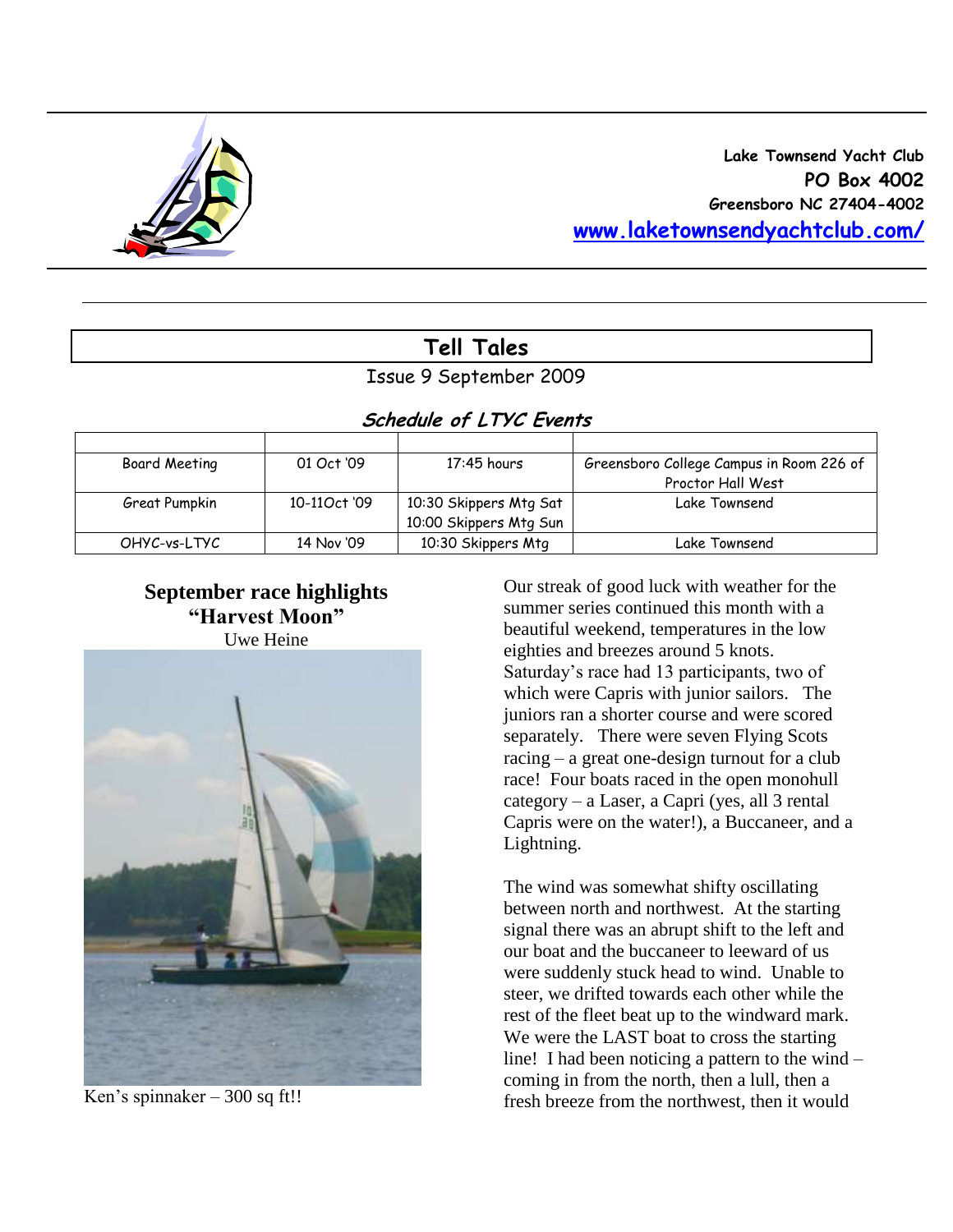repeat. Wind on Lake Townsend is hardly ever predictable, but since we were in last place we decided to gamble and during the next lull, while all of the fleet was on the right side of the course, we drifted off to the left and hoped for the fill in from the northwest. Right on cue, a fresh breeze came to our side of the course. We sailed past all 12 boats before the new wind reached them and then held our lead to win the race! Sailing off on your own is generally not good strategy, but when you are in last place it may pay off to take a chance.



Sunday was almost as good a day as Saturday, but the winds were shifting even more, making the setting of the marks a challenge. Four Flying Scots and Ken Warren in his Lightning participated. It really was a great weekend to be on the lake, and Debbie continued to spoil us with grilled hamburgers, hot dogs and fixins on both days. Even if you are not into the racing aspect of sailing, come out to the lake on race weekend for the food, drinks and camaraderie!

### **LTYC - Down East Cruising Labor Day Week-end.** Nancy Collins

Richard Connelly, his son Brian and Daughter-in-law Jenny met Starling, Glenda, Uwe, and I on the coast for Cruising. It was loosely arranged to call when we got down there. We started slow and got down to Whortonsville around 1. We had the (now) 3 dogs in tow. We bundled everything onto our boat and took off out into the sound for at least for a few pleasant hours. The wind was blowing at a nice 10 knots or so. We had a great sail and headed back to the slip before dark. We finished tying up and called Starling to find out that everyone was going to meet at M&M's. We met Richard Connelly and his family there along with Starling and Glenda. (Their daughter, son-in-law and the twins were also there.) Richard and family were staying at the River Neuse Suites, which has a gorgeous view of the Neuse River. They had rigged their Ensenada 20 and had sailed until the winds had started picking up and they had come in for dinner. The next day, the winds were supposed to be 15-20. We were to meet up on the river with the Connellys. The next morning we talked to some people who had come back in from sailing who told us NOT to go north. The winds were out of the north. So the wind had a long way to move the water and cause the waves to build. Well we did go out. We had 2 of the dogs in little life vests and one tied to a cleat – we did not want a "dog overboard maneuver". And after about 45 minutes and watching the dogs slide around on the deck we decided to go in. Well maybe it was the pathetic looks we got when the water drenched them from over the side. It was quite a ride, lots of rocking and rolling. We had decided to reef the main before we went out and we only pulled the genoa part way out. Then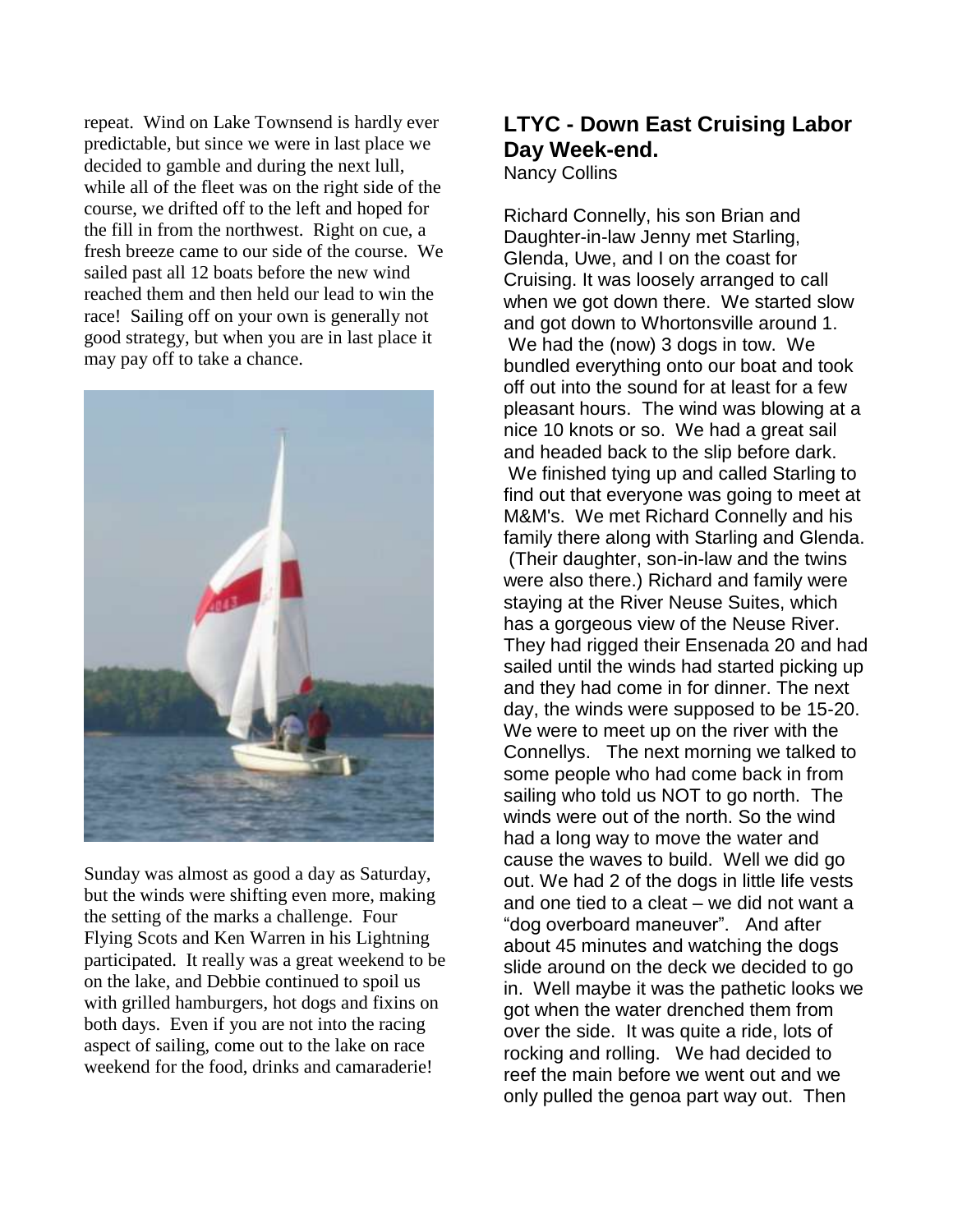we motored back in and pulled up to Starlings Dingy dock. The Connellys were there, with their boat. The men took turns discussing how the lines should be manipulated during a tack and what to do with the winches. (not the wenches, they got involved too, since they are generally the ones that are dealing with the lines during a tack.) They had to head back, so we went back to the boat. The forecast had been for 15-20 all labor day week-end. We woke about midnight to rain. It rained all night. It was raining when we got up. We decided we couldn't do anything and packed everything into the car (w/3 wet dogs) and left. I checked the weather radar, it rained all day.

# **Trailer maintenance –**

#### Nancy Collins

We were driving home from New Bern on a particularly smooth piece of road, Uwe notices that there was a slight difference in the way the van was pulling the trailer. We looked in the mirror to see chucks of tire blowing away from the quickly disintegrating tire on the right side of the trailer!

Lucky for us, Steve Raper had told us his story of a trailering incident and we had taken along a spare. It was complete with wheel. We weren't in a particularly heavily traveled section of 40, and there was a nice sized shoulder. The Van had a jack and we had the tire/wheel changed out in less than 15 minutes. (Though just in case I had my boat trailering insurance card handy.)



The dogs inspect the damage

We hear frequently from other skippers about trailer incidents or tips on trailer care.

# **Wendell's recent picks -**

The winch line, Wendell says the polypropylene lines that were original equipment should be replaced with the webbed belt. These have a tendency to age and snap under load, say when you are winching your boat up onto the trailer and possibly striking you in the face or eyes or when it's the only means of holding the boat on and you are backing it down the ramp.

Another pick from Wendell is to inspect the boards that the boat sits on. If these are exposed to the elements, they are also exposed to decay and will decay and break apart over time. If one of these broke apart on the road the hull could be seriously damaged.

### **From Steve:**

Bearings: Steve's story is about going on a long trip and seeing smoke coming from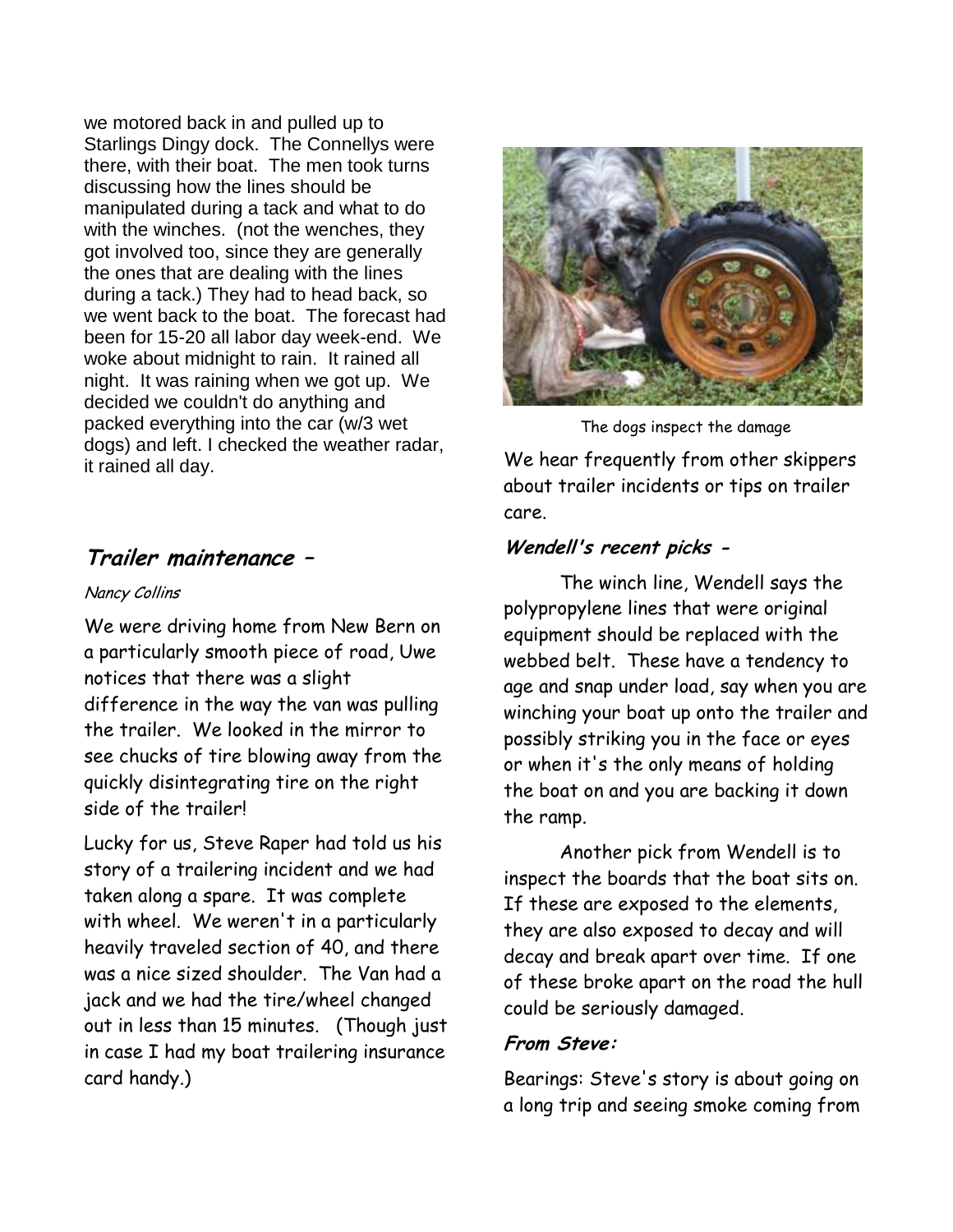his wheel bearings on Sunday evening.

Steve recommends NOT using the bearing buddies, because it is just too easy to pump grease into the bearing and not to inspect them. Verify while on the road if the wheel hubs are hot, this is one indication that the bearings need to be replaced.

But the bearings need to be removed every year or so, and inspected or replaced and regreased.

There are many websites that describe this process: but since most sailboat bearings don"t get submersed under water when launching the boat, ours don't ever make it in to the water, and would last longer

# **My favorite -**

The rollers, our trailer is 30+ years old, it didn't have a lot of use and was stored in a warehouse. But rubber deteriorates over time. When we first got the trailer it had the old black rollers on it. This is one of the first things that we replaced, but the only thing that was available at the boat store we went to was the same black rubber roller. These soon fell off the shaft and were in danger of gouging the boat in addition to the black streaks. With a little research I found wonderful orange translucent urethane rollers (Stoltz rollers) that have held up, don't mark the boat, AND were made in the US.

### **& Uwe's pick:**

TIRES: We must have had the

original tires on our trailer. (ditto on the rubber deteriorating over time here...) Time and elements take their toll on tires, according to one tire retailer you should replace them every 3-5 years.

The combined capacity of all tires should exceed the loaded trailer by 20%.

Speed ratings on tires: Tires beginning with ST are special trailer tires with stiffer sidewalls to improve trailer stability and reduce sway.

There are going to be several options with trailer tires/wheels. Rim Size, holes, load capacity.

All ST tires have a maximum speed rating of 65 MPH.... not 80 Uwe.



This looks much better! About \$60 at Northern Tool

Rinse trailers off that have been in Salt Water**. From Starling:** use the tie down strap when leaving the boat on the trailer, particularly when the mast is up, this will give it some additional support in high winds.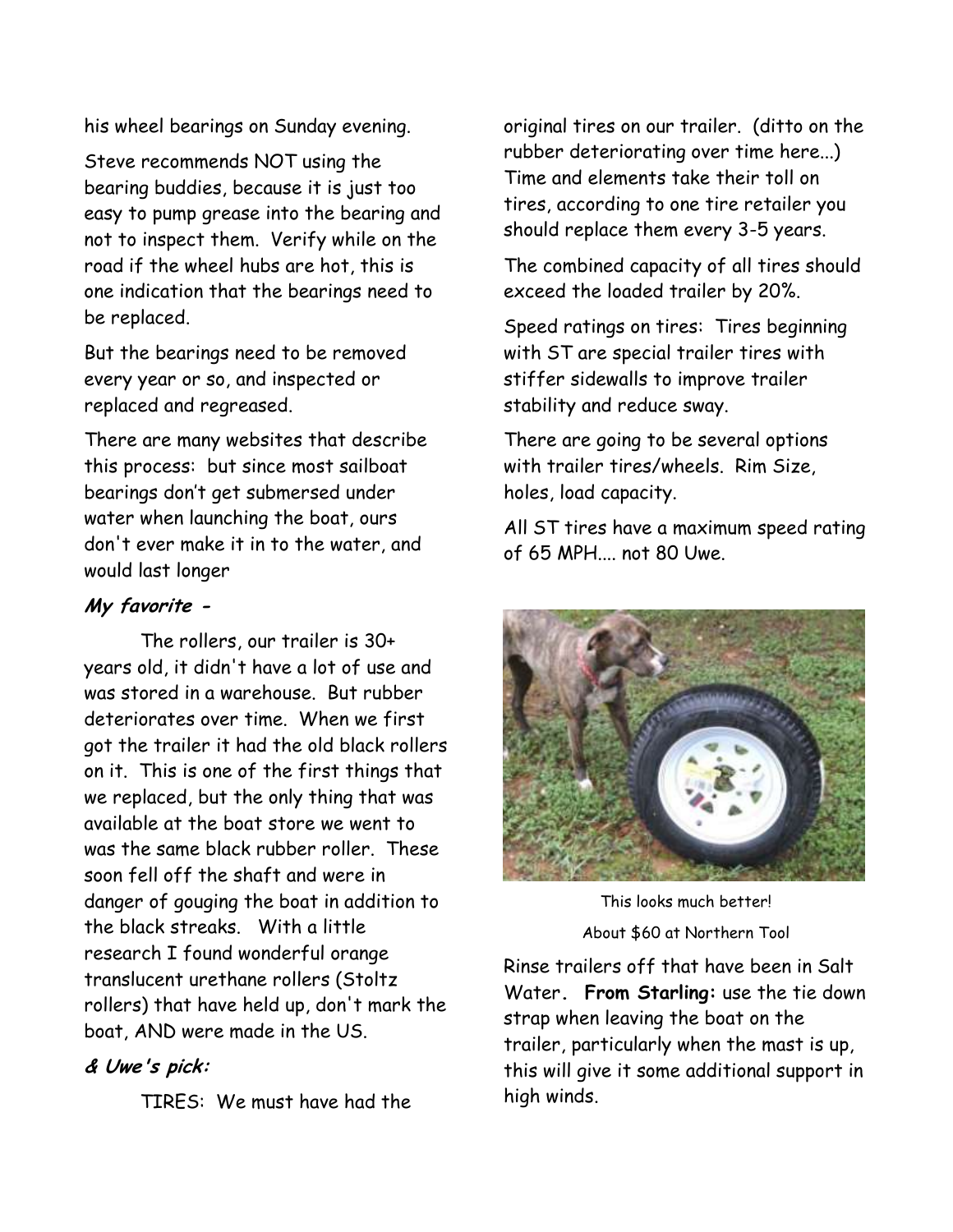Don't forget to occasionally check lights, safety chains. Carry bearing kits, a spare wheel with tire and those all important bungee cords, particularly the rubber ones with the metal hooks. (& the ever present tool boxes.)

~ If you want to add your picks, Let me know.

# **Saleboats for Sail!**

## **Live out your inner Pirate - Buc Opportunity!**

Unfortunately the time has come when we must part with our Buccaneer. She is hull number CBC285470774, one of the Chrysler vintage boats, listed as a 1974 model. We have done a few modifications, such as raising the mast step and replacing the old centerboard gasket with the new version, but she is basically as she was designed. She comes with a trailer and is ready to sail. We have found that we simply do not have enough time to devote to sailing her, as we also have a 31-footer and not enough time to spend with her. We bought "Blue Ayes" when we moved from Florida to North Carolina as we knew that we would not be able to race the big boat here and we wanted to be able to race. There is a limit, however... We are asking \$1750 for boat and trailer. I can forward pictures to anyone who is interested. Thanks. **Arrr!**  [bombaystar@embarqmail.com](mailto:bombaystar@embarqmail.com)

**1981 Isotope** - \$2500 with sails and a galvanized trailer. Crossbar, dolphin striker, and trampoline have been replaced and an extension added to the righting bar. Good boat for a beginning racer or someone looking to get back into racing. She won the 2005 Governor's Cup and continues to give challenge to the fleet leaders. Eric and I have owned this boat since 1998. She's gotten us hooked on Isotopes, so much so that we are upgrading to a 2006 model.

Boat specifications at [http://www.intl](http://www.intl-fiberglass.com/isotope.html)[fiberglass.com/isotope.html.](http://www.intl-fiberglass.com/isotope.html) Fleet Activities [http://www.intl](http://www.intl-fiberglass.com/Isotope%20Nationals%202006.html)[fiberglass.com/Isotope%20Nationals%20](http://www.intl-fiberglass.com/Isotope%20Nationals%202006.html) [2006.html](http://www.intl-fiberglass.com/Isotope%20Nationals%202006.html) Call or email if interested: 919-732-5410;

[joleen.rasmussen@bowebellhowell.com](mailto:joleen.rasmussen@bowebellhowell.com)

**12'2 ft. Howmar day sailer/racer** for sale in Greensboro. (don't know year) Designed by Sparkman and Stephens. A great boat for kids, very fast and tippy.90 sq. ft. of sail with jib. Beam 4'10". 86 long trailer. \$1500 for both, includes both sails, etc. Appraisal done in 2004. Call Carole Drexel - (336) 274-4789 or [cdrexel@triad.rr.com](mailto:cdrexel@triad.rr.com)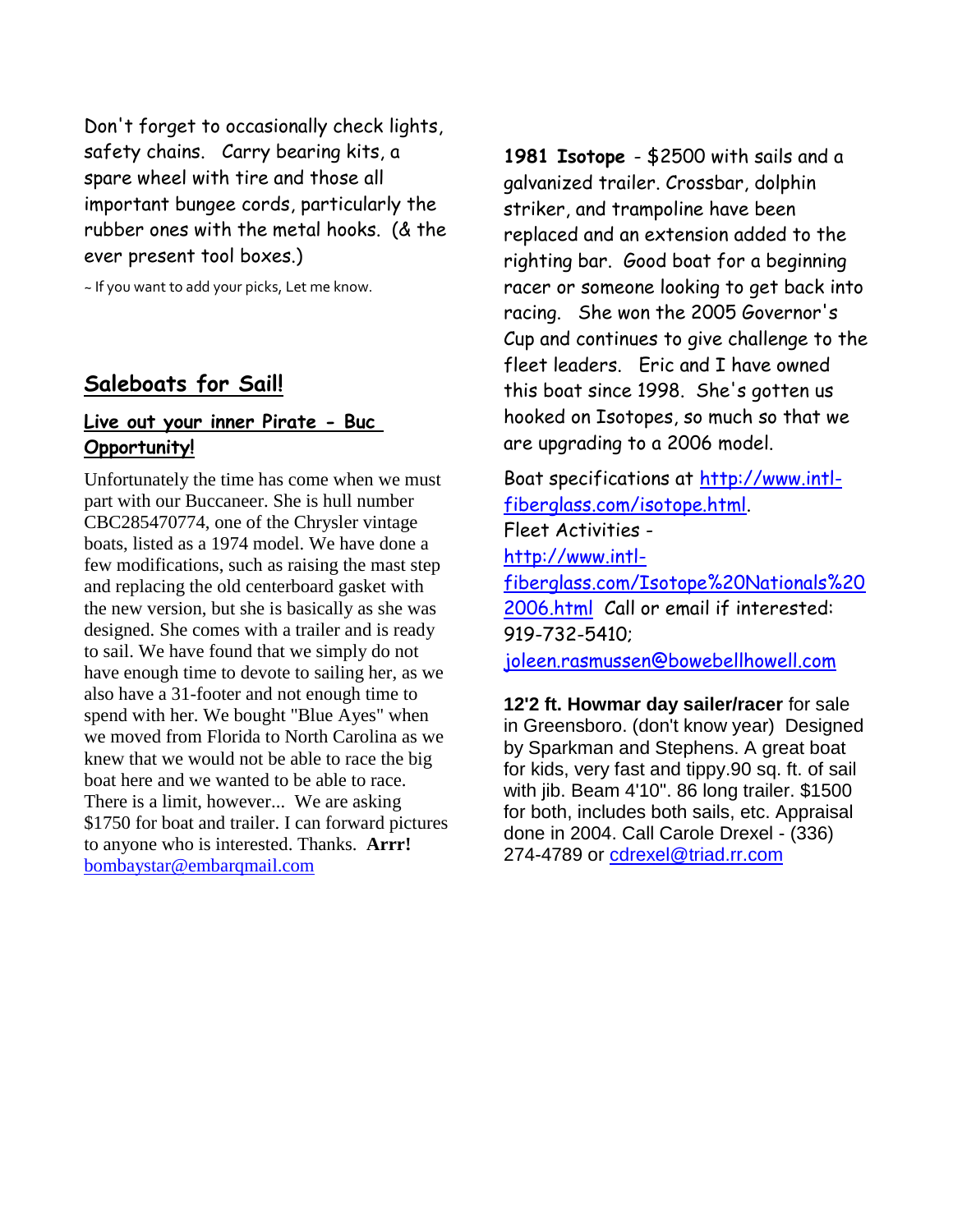|                                                            | Lake Townsend Yacht Club Help Lines                                               |
|------------------------------------------------------------|-----------------------------------------------------------------------------------|
| Commodore:<br>Joleen Rasmussen                             | <b>Starling Gunn</b><br>Cruising:                                                 |
| 919 732-5410 R                                             | 336 939-2508 R                                                                    |
| joleen.rasmussen@bowebellhowell.com                        | justbgunnbell@bellsouth.net                                                       |
| <b>Uwe Heine</b><br>Races:                                 | Membership:<br>Steve Raper                                                        |
| (Vice Commodore) 336-585-0951 R<br>heineu@bellsouth.net    | Steve.raper@greensboro-nc.gov                                                     |
|                                                            | Social: Debbie Reynolds DAREYNOL@uncq.edu<br>Keith Smoot Gwaihir23@Embargmail.com |
| <b>Education:</b><br><b>Example 2</b> Adam Zehand          |                                                                                   |
| (Rear Commodore) 336 288-3762 R<br>adam_zahand@yahoo.com   | David Duff<br>Junior Sailing:<br>336 282-7773 R                                   |
| Finance:<br>David Raper                                    | David.Duff@analog.com                                                             |
| 336 6432-7071 R<br>(Treasurer)<br>Gwynedd22@bellsouth.net  | Valerie Nieman<br>Mayor's Cup Regatta:<br>valnieman@yahoo.com                     |
| Publicity/History: David Young<br>(Secretary) 336 545-1655 | Newsletter/Directory:<br>Nancy Collins-Heine<br>336 585-0951 R                    |
| dwyoung@triad.rr.com                                       | heineu@bellsouth.net                                                              |
|                                                            | Webmaster:<br><b>Steve Raper</b><br>Steve.raper@greensboro-nc.gov                 |

**Call People. Go Sailing \*\*\*\* REACH OUT AND CALL SOMEONE \*\*\*\***

In an effort to involve more sailors in the Club"s Sailing Events and Racing Programs, this "Available to Crew" list is published in each newsletter. The people listed have taken our Learn to Sail class or have other previous sailing experience and are looking to get more time on the water. So, if you have a boat and would like to participate in the Summer or Frostbite Race Series, why don"t you call one of these folks for your crew? Alternatively, if you need a cruising partner on your boat or would like to team with someone on one of the city sailboats for a day sail or a race, contact someone on this list. If you would like to add your name to the list, contact Nancy Heine, Newsletter Editor (See the Help Lines box located in this newsletter).

|                          |              | <b>Available To Crew</b> |                          |
|--------------------------|--------------|--------------------------|--------------------------|
| Name                     | Home Phone   | <b>Work Phone</b>        | E-mail                   |
| <b>Bill Byrd</b>         | 336-635-1926 | N/A                      |                          |
| <b>Chip Cromartie</b>    | 336-601-0464 | 336-274-3559             | cromartie@triad.rr.com   |
| Cynthia & Sam Reichelson | 336-540-1279 | 336-273-2511             | reichelson@cs.com        |
| <b>Catherine Clark</b>   | 336-315-0414 |                          |                          |
| Mike Bianco              | 336-299-4461 |                          | mfbyanko@aol.com         |
| Keith and Kelly Francies | 336-292-9042 | 336-362-5335             | keith.francies@davey.com |
| Valerie Nieman           | 336-908-3976 |                          | valnieman@yahoo.com      |
| Rita Parham              |              |                          | rparham@triad.rr.com     |

\*\* Attention\*\* – Can't remember the password for the login required for the Members Cove area on the website??There is now a (Need password?)link. Click on this & it will bring up an email form addressed to our WebMaster with the subject line 'LTYC Members Cove login: - Send me your name and email address to receive login name and password.'

Summer Series - Race Results - Race Results also available via <http://www.laketownsendyachtclub.com/Documents-temp/raceresults.pdf>